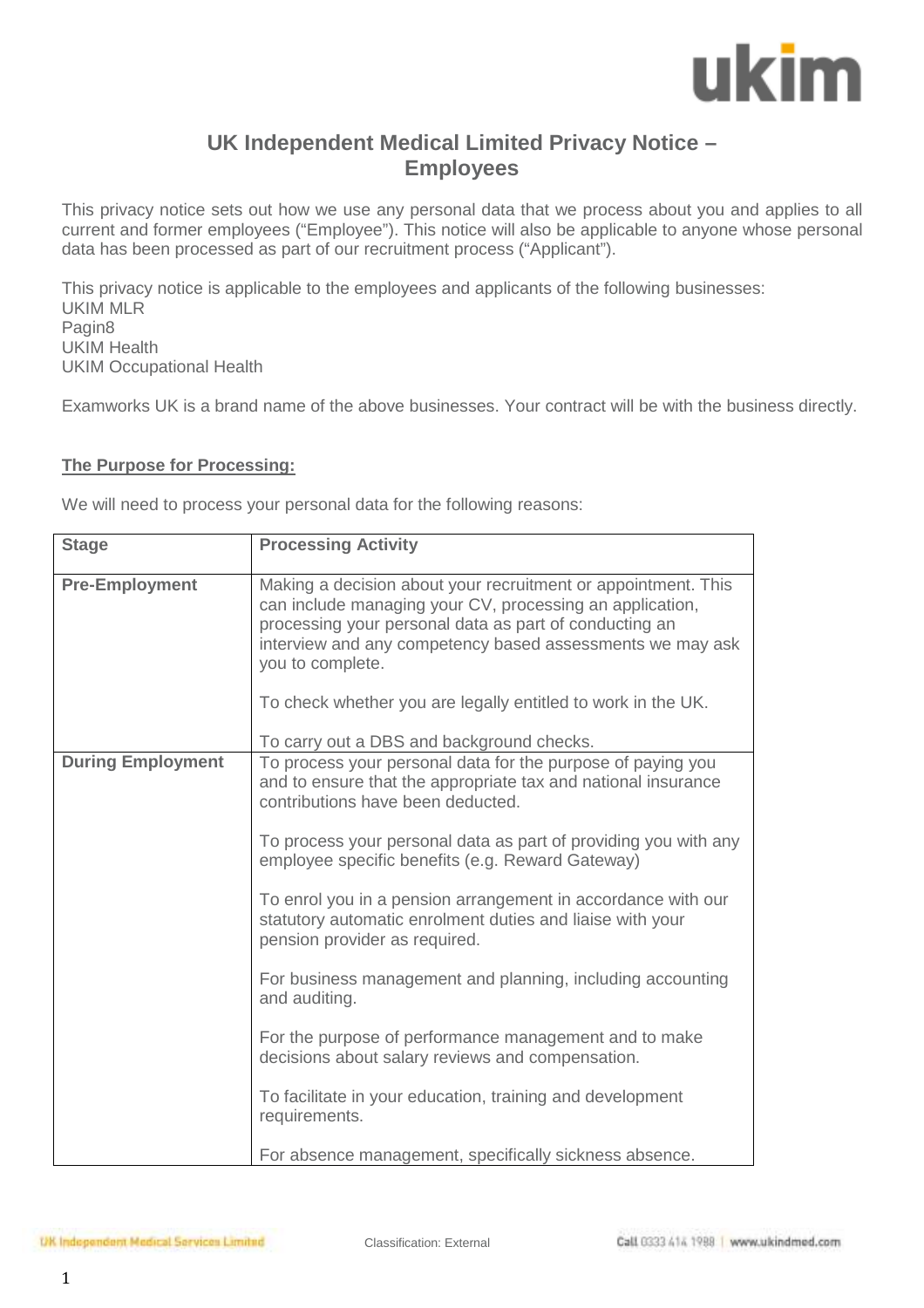# ukim

|                        | To comply with health and safety obligations.                                                                                                                                                        |
|------------------------|------------------------------------------------------------------------------------------------------------------------------------------------------------------------------------------------------|
|                        | To monitor your use of our information and communication<br>systems in line with the Group's Information Security and<br>Acceptable Use Policy.                                                      |
|                        | Equal opportunities monitoring.                                                                                                                                                                      |
|                        | To gather and manage evidence for possible grievance or<br>disciplinary hearings.                                                                                                                    |
|                        | To conduct an exit interview to gather feedback.                                                                                                                                                     |
| <b>Post-Employment</b> | To process your personal data in line with any legal obligations<br>we are required to comply with. This will include our obligations<br>to you in relation to the processing of your personal data. |
|                        | To form a defence of any legal claim that may be brought<br>against us.                                                                                                                              |
|                        | To contact you to perform an exit interview to gather feedback.<br>In the event of this specific process occurring post-employment,<br>we would ask for your consent prior to participation.         |

We can assure you that we will only ever process the minimum personal data required to carry out the processing activities identified above.

#### **Lawful Basis for Processing**

We will process your personal data in line with the following lawful bases:

#### **Legitimate Interests**

We believe that we have a genuine and legitimate reason to process your personal data as you wish to enter, or have entered into a contract of employment with us. We do not expect that processing your personal data will harm any of your rights and interests.

#### **Legal Obligations**

We may be required to process your personal data to comply with our legal obligations. This can include complying with a Subject Access Request you have made or supplying personal data to the HMRC following a request.

#### **Categories of Recipients**

- We may share information within our corporate group headed up by ExamWorks Inc. Limited who are located in the US.

As the transfer will be outside of the European Economic Area and therefore outside of the jurisdiction of European legislation we have completed a comprehensive audit and due diligence exercise to ensure that there are appropriate safeguards in place for the protection and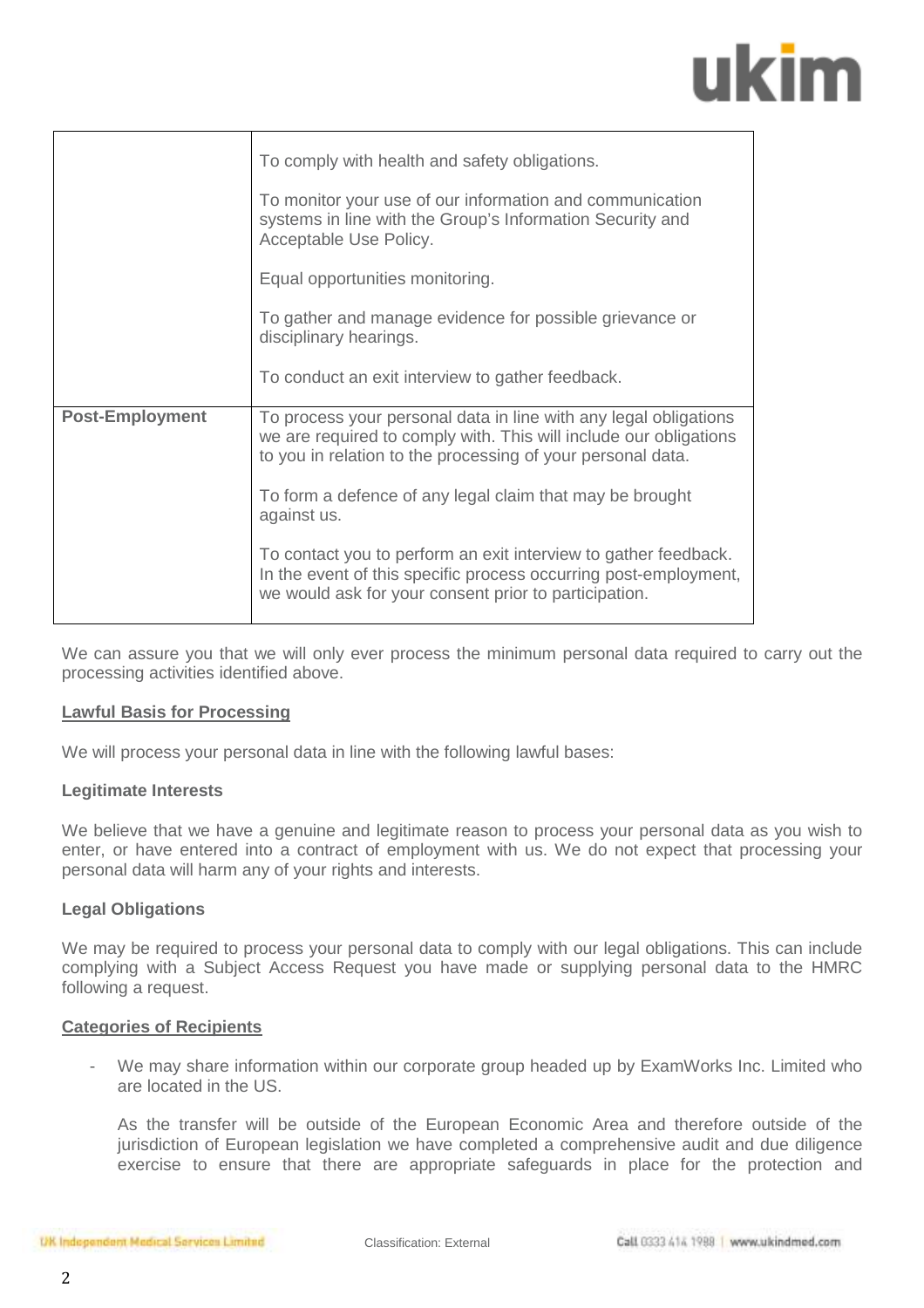

management of personal data in line with your rights and freedoms. We have also adopted the model EU clauses to facilitate the lawful transfer of personal data.

- We will never share your information with any third parties that intend to use your personal data for their own purpose, other than what they are required to by law.
- We may need to transfer your personal data to a nominated third parties under our own legal obligations (e.g. HMRC).
- We will also share your personal data with selected third parties who assist us in our processing activities, and a small number of these processors are based outside the EEA (in locations including the US and India). As personal data will be processed outside of the jurisdiction of European legislation, the transfers to the third parties in question are subject to appropriate safeguards contained in the contract between us and the supplier.
- All third parties are fully vetted to ensure that your personal data is only shared and stored with third parties that comply with all applicable Data Protection Regulations, including the General Data Protection Regulation and the Data Protection Act.

#### **Retention Period**

We will retain your personal data:

#### Applicant

• For 6 months following the completion and outcome of the recruitment exercise.

#### Employee

- During the course of your employment.
- For a further 7 years following the termination of your employment.

If you are a former employee, we will only use your personal data to the extent necessary to comply with our legal obligations (E.g. for HMRC financial accounting obligations as well as to enable us to defend any claim that may be brought against us in respect of the work we undertake as a business).

#### **Your Rights:**

Under the Data Protection Act, you have the following rights in relation to your personal data.

- **Right to Access -** You have a right to request a copy of your personal data.
- **Right to Rectification** You have the right to ask us at any time to make any corrections or remove any personal data that you believe is inaccurate.
- **Right to Erasure -** You have the right to request the erasure of personal data. However, we may still need to retain personal data to comply with our legal obligations. In the event of a request we will provide you with full details of the personal data that we are required to retain.
- **Right to Restriction** You have the right to request a restriction in the processing of your personal data. However, we may still be required to process personal data to comply with our legal obligations and to fulfil our obligations in respect of your contract of employment. In the event of a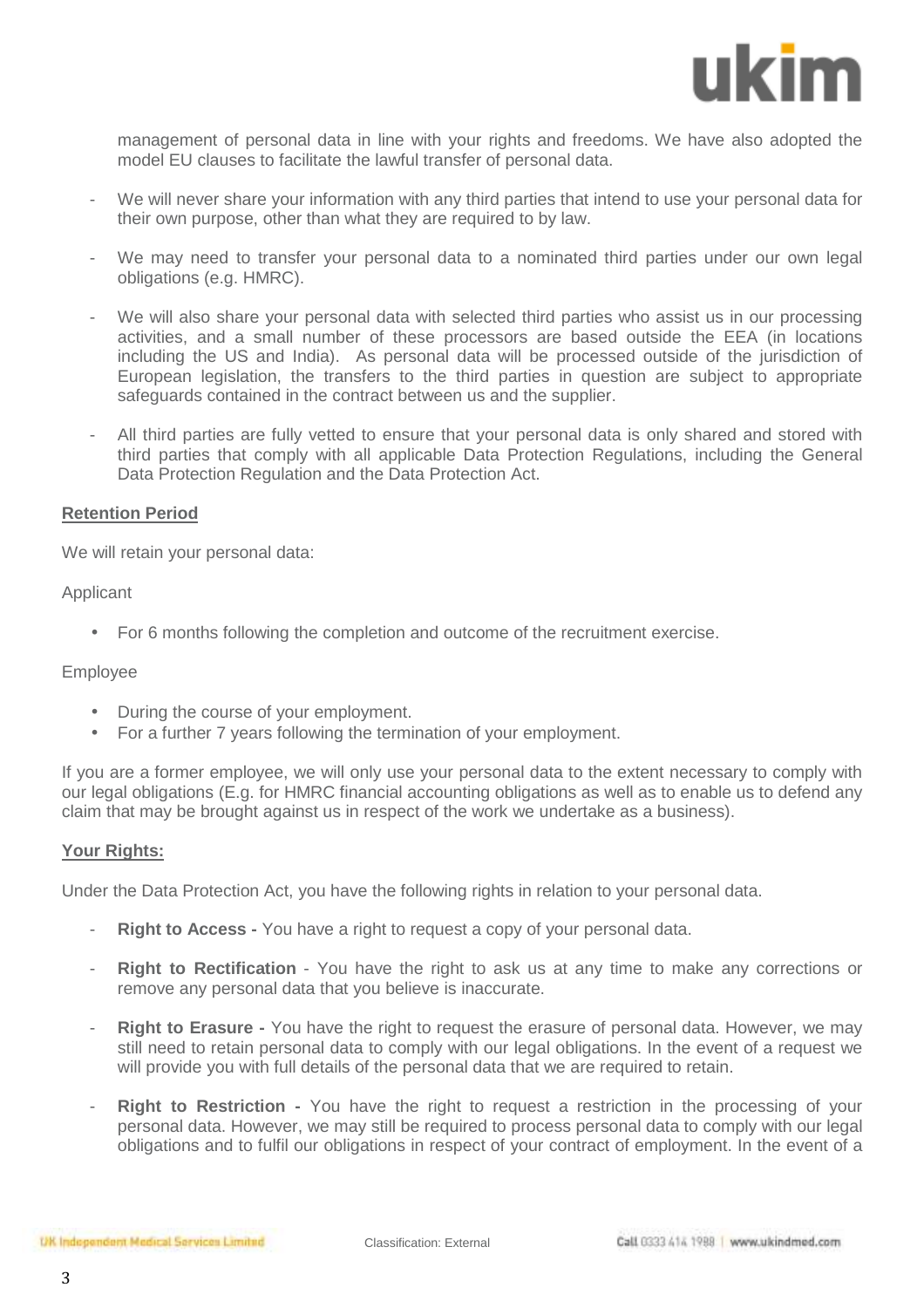

request we will provide you with full details of the personal data that we are required to continue processing.

**Right to Objection -** You have the right to object to the processing of your personal data. However, we may still be required to process personal data to comply with our legal obligations and to fulfil our obligations in respect of your contract of employment. In the event of a request we will provide you with full details of the personal data that we are required to continue processing.

We will aim to respond to any requests relating to your rights without undue delay and in any case within 1 calendar month of receipt of your request. We may ask you to confirm your identity so that we can validate a request. If you would like to make a request, please email or write to us using the contact details provided below.

If we are unable to comply with a request for any reason, then we will provide you with a full justification in writing within 1 calendar month of receipt of your request.

#### **Profiling**

We may from time to time use your personal data to undertake automated analysis which can have legal or similarly significant effects on you. The final decisions in relation to any of the processing listed below will be undertaken by an individual and not through an automated process.

In the table below we detail what decisions we might take, the personal data used to take those decisions, and how that decision might affect you.

| <b>Type of Analysis</b>             | <b>Data Subject</b> | Data used, where it<br>comes from and<br>why it's relevant. | How it might affect you.                                                                                                                                                                                                                                           |
|-------------------------------------|---------------------|-------------------------------------------------------------|--------------------------------------------------------------------------------------------------------------------------------------------------------------------------------------------------------------------------------------------------------------------|
| <b>Sickness</b><br>absence triggers | Employee            | Cascade System                                              | Would be applied in<br>accordance with the<br>Attendance Management<br>Policy and therefore could<br>affect your employment if you<br>exhaust all stages. The<br>management team and HR<br>would be involved in any<br>decisions that arise following<br>analysis. |

#### **Complaints**

If you are unhappy about any aspect of our process and you would like to file a complaint, please contact us using the details below.

Alternatively, if you would like to make a complaint or report a concern about the way in which we have processed your personal data then please contact the Information Commissioner's Office who will be able to provide further assistance.

#### **Changes to our Privacy Policy**